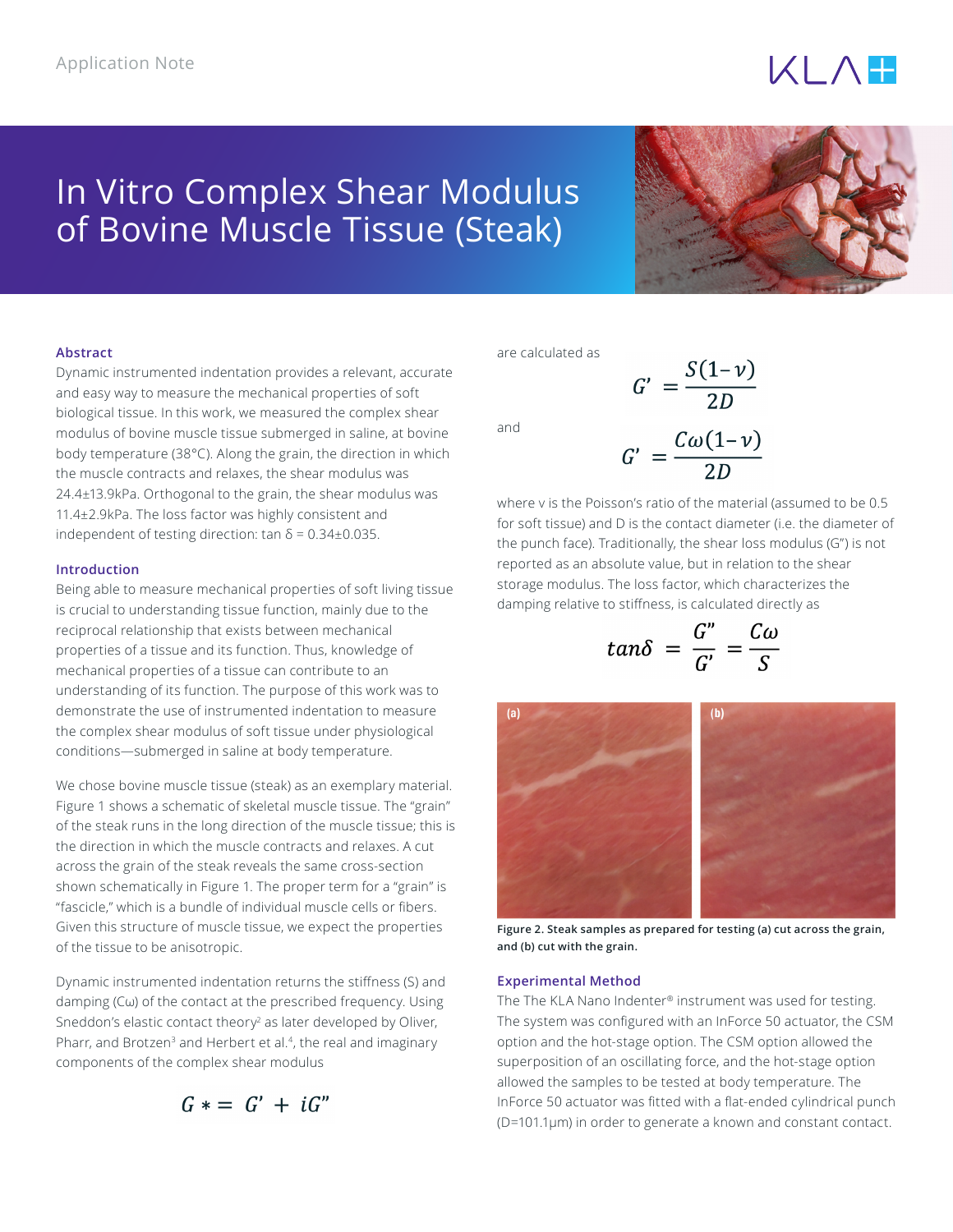Two samples of steak were tested in this work: one cut across the grain (Figure 2a) and one cut with the grain (Figure 2b). Each kind of sample was prepared in the following way: The night before testing, the tissue was rough-cut and frozen. A disk (≈8mm × ≈8mm) was cut from the frozen material and quickly adhered to the base of the sample well<sup>1</sup> using 5-minute epoxy. Once the epoxy had set, the well was filled with saline and the sample holder was attached to the hot stage. Finally, a microscope slide was gently laid over the sample to keep it from drying while the sample equilibrated to the testing temperature (38°C). The equilibration time was about 30 minutes. Figure 3 shows a sample ready for testing.

It should be noted that the testing direction is orthogonal to the plane of the cut. Thus, the sample which was cut across the grain (Figure 2a) was actually tested in the direction of the grain—that is, in the direction of the muscle fibers illustrated in Figure 1. The sample that was cut with the grain was actually tested perpendicular to the grain. Results are reported according to the direction of the test, not the cut.

The InView test method with the Biomaterials pack was used for all testing. Each test with this method comprised the following steps:

- 1. Approach the surface, oscillating the indenter at its natural frequency (110Hz), until contact is detected
- 2. Switch to the user-prescribed testing frequency (10Hz)
- 3. Apply pre-test compression (7μm)
- 4. Sense tissue stiffness and damping
- 5. Withdraw the indenter and move to the next test site



**Figure 3. Steak sample, submerged and ready for testing at body temperature. Microscope slide was used to seal the sample and keep it moist until just prior to testing.**

**1. In order to allow the samples to be submerged during testing, we used washers to build a "well" on the sample base plate for the hot-stage. Two washers, built up from the base plate with JB Weld SteelStik, provided sufficient depth (8mm).**

With this method, twenty-five different sites were tested on each sample; individual test sites were separated by at least 400μm. Tests were performed in red tissue only. Each test took about two minutes. In order to keep the samples from drying out, testing was paused after every 5 tests in order to add 1–2 drops of saline. Others have solved the problem of drying by integrating an intravenous drip.<sup>5</sup>

# **Results and Discussion**

Testing a sample submerged in saline poses no problems. Although the system indeed senses contact with the saline, the signature is different from that of contact with tissue (Figure 4). The attraction between the tip and the fluid causes a momentary decrease in the stiffness of the system. Thus, the interaction between the tip and the fluid manifests as a slight, but detectable, increase in the phase angle. Subsequent contact with the sample causes an increase in the stiffness of the system, thus manifesting as a sharp decrease in the phase angle. This extreme sensitivity in the phase angle is attained by oscillating the indenter at the natural frequency of the instrument (110Hz) during the approach.

Figure 5 shows the results for shear modulus. The muscle tissue is significantly stiffer in the direction of the grain (G'=24.4±13.9 kPa) than perpendicular to it (G'=11.4±2.9 kPa). This is not surprising since the muscle tissue naturally acts in the direction of the grain to alternately exert and relax force.

The point-to-point variation in modulus is high, especially in the direction of the grain, but this is to be expected for biological materials. The observed variation is due to true point-to-point variation in properties, not measurement uncertainty.<sup>2</sup> Indeed, when we test uniform gels of comparable moduli, the point-topoint variation is quite low.<sup>6</sup> In the direction of the grain, this high degree of variation is likely due to the complex structure exposed by the cut across the grain (as illustrated by the cross-section of Figure 1). Perpendicular to the grain, the variation is smaller. Again, this is not surprising, because the structure is less complex in this direction.

The uniformity and consistency of the loss factor is quite surprising, however (Figure 6). The ability of the tissue to damp energy, as quantified by the loss factor is rather independent of the direction or location (tan $\delta$  = 0.34±0.035 for both directions). The value of the loss factor (0.34) means that at 10Hz, the capacity of the tissue to damp energy is one third of its capacity to store energy elastically. This is physiologically realistic and only measurable by keeping the sample submerged during testing.